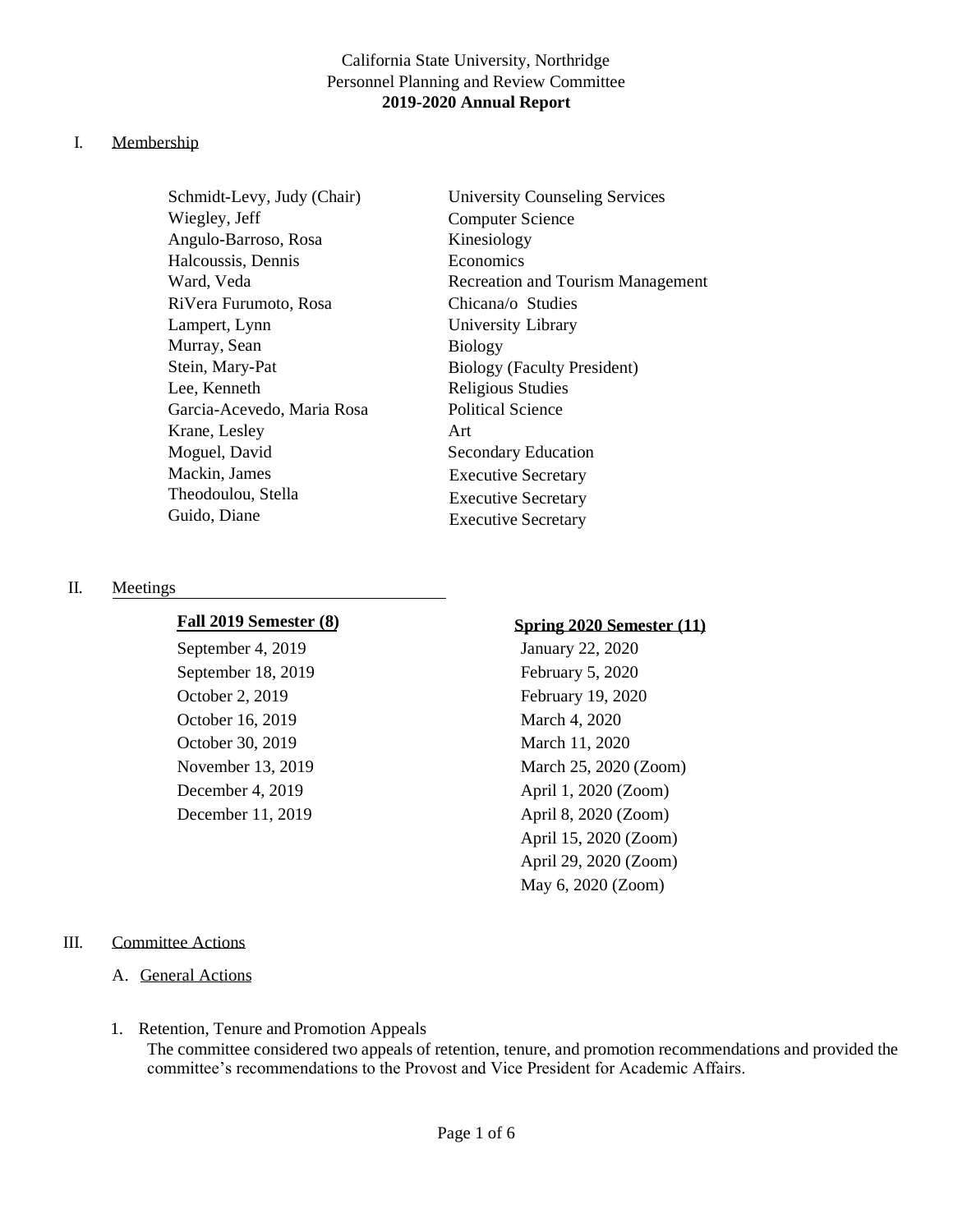- 2. Reviewed election of PP&R representative from the David Nazarian College of Business and Economics. A new representative was elected following approved procedures.
- 3. Approved 2020-2021 Academic Year Calendars of Personnel Actions (Sections 600 and 700)
- 4. Approved proposed PP&R meeting dates for 2020-2021 academic year
- 5. Approved revisions to FAQ documents regarding PIFs and ePIFs.
- 6. Approved revisions to Guidelines for Developing/Revising Department and College Personnel Policies.
- 7. Approved revisions to Guidelines for Review of Department and College Personnel Procedures
- 8. Approved revisions to cover sheets for departmental/college procedures
- 9. Approved revisions to Sabbatical Application Form
- 10. Provided feedback on template for Position Notices, forwarded from Chief Diversity Officer
- 11. Reviewed College Personnel Committee of the College of Health and Human Development election and personnel actions. Committee invalidated initial election of CPC and requested a new election following Sec 600 guidelines. The Committee allowed Sabbatical recommendations to stand but personnel actions of the original committee were invalidated due to the lack of observed procedures. CPC recommendation letters were asked to be removed from candidates' PAFs and evaluations took place without the letters.
- 12. Provided consultation to the College of Humanities regarding the personnel review of a faculty member
- 13. Recommended the removal of student evaluations for current RTP cycle for the College of MCCAMC
- 14. Approved personnel deadline extensions for: College of Health and Human Development; Mike Curb College of Arts, Media, and Communication; Department of Central American Studies and College of Humanities; Department of Psychology
- 15. Approved extension for the Provost to provide GRIF appointment letters
- 16. Supported Provost's request to extend deadlines for Post Tenure Review, following consultation with CSU and CFA
- 17. Recommended faculty transition to using ePIFS beginning with the fall, 2020 RTP cycle
- 18. Directed Colleges to digitize PAFs for faculty who are subject to personnel actions in 2020-21
- 19. Policy changes:
	- **622.3.1a Appointment and Evaluation of Designated Academic- Administrative Employees** allows uniform oversight of vice presidents under the purview of the provost's office
	- **632.3.d Community-Based Service Learning** specifies and recognizes the value of such pedagogical practices
	- **634.1 Consultation Policy** clarifies that personnel recommendations must be based solely on materials included in the PIF and PAF
	- **635.2.2 Receipt of Evaluation Letters** clarifies the start of the 10-day response period following receipt of personnel recommendation letters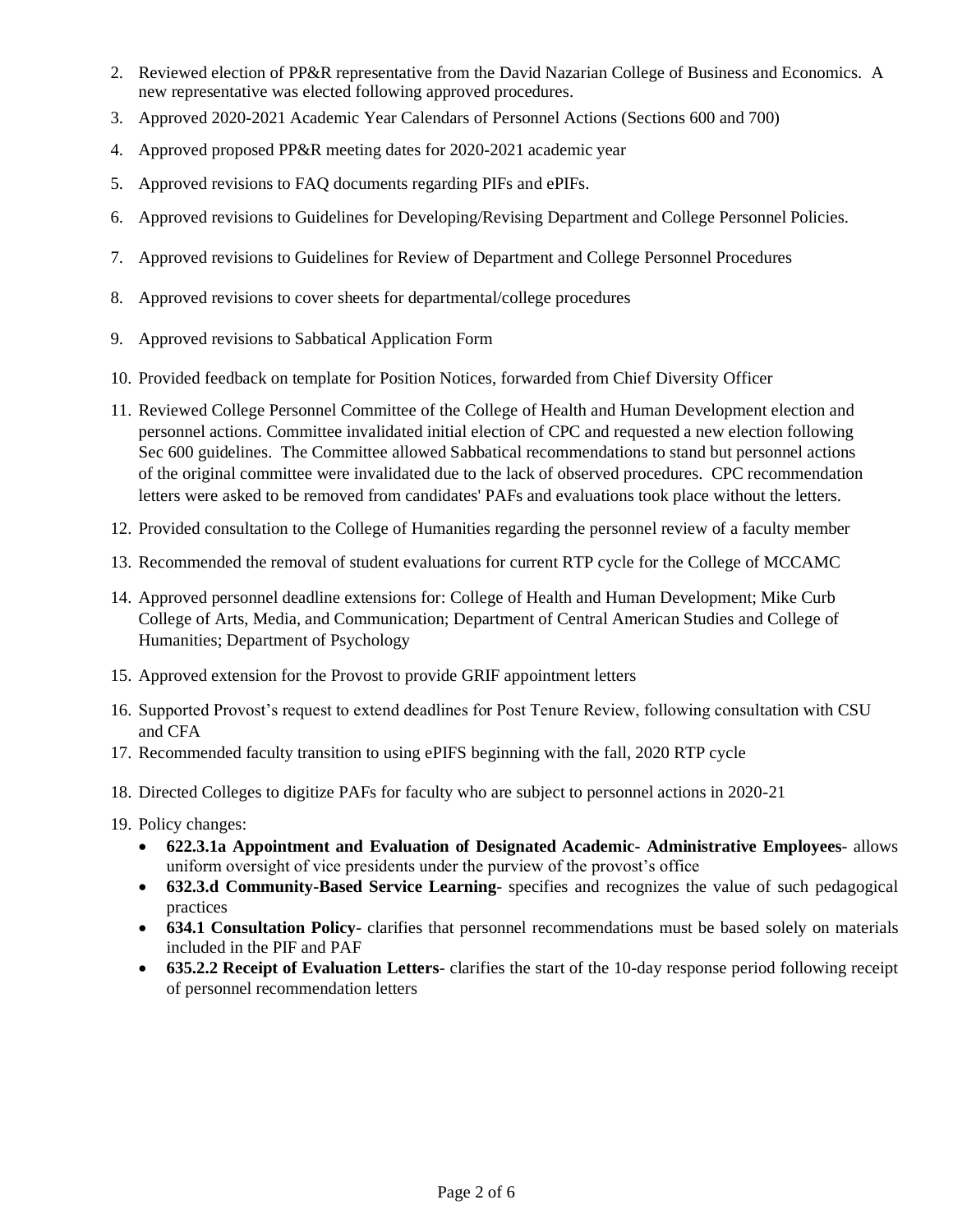## B. Approved/Staffed Search and Screen Committees

- AVP for Faculty Affairs
- Associate Dean of College of Engineering and Computer Science
- Dean of Michael D. Eisner College of Education
- AVP Student Success
- Interim Information Technology Vice President
- Vice Provost postponed until further notice
- Dean of College of Humanities- postponed until further notice
- Associate Dean for Tseng College- postponed until further notice
- AVP Research and Sponsored Programs- postponed until further notice
- AVP for Student Access and Support Services- search suspended by VP of Student Affairs

## C. Recommendation of Candidates for Emeritus Status

| <b>Name</b>             | <b>Department</b>                                                 | Rank         | Years         |
|-------------------------|-------------------------------------------------------------------|--------------|---------------|
| Laura Uba               | <b>Asian American Studies</b><br>Lecturer                         |              | 1986 - 2020   |
| Larry Baresi*           | Tenure-Track<br><b>Biology</b>                                    |              | 1988 - 2019   |
| Stan Metzenberg*        | <b>Biology</b>                                                    | Tenure-Track | 1997 - 2018   |
| Aida Metzenberg*        | <b>Biology</b>                                                    | Tenure-Track | 1995 - 2018   |
| <b>Yreina Cervantez</b> | Tenure-Track<br>Chicana/o Studies                                 |              | 1990 - 2020   |
| <b>Stanley Landes</b>   | Cinema and Television Arts<br>Lecturer                            |              | 1996 - 2018   |
| John Schultheiss        | Cinema and Television Arts                                        | Tenure-Track | 1974 - 2019   |
| <b>Bridget Sampson</b>  | <b>Communication Studies</b>                                      | Lecturer     | 1991 - 2019   |
| Peter Gabrovsky         | <b>Computer Science</b>                                           | Tenure-Track | 1989 - 2020   |
| J. Stephen Sinclair     | <b>Communication Disorders and Sciences</b>                       | Tenure-Track | 1980 - 2020   |
| <b>Richard Castallo</b> | Educational Leadership & Policy<br>Tenure-Track<br><b>Studies</b> |              | $2002 - 2020$ |
| William De La Torre     | Educational Leadership & Policy<br><b>Studies</b>                 | Tenure-Track | 1990 - 2020   |
| <b>Beverly Cabello</b>  | Educational Psychology & Counseling                               | Tenure-Track | 1990 - 2020   |
| Irene C. Cota           | Tenure-Track<br><b>Elementary Education</b>                       |              | 1994 - 2020   |

# **Emeriti List 2019-2020 Academic Year**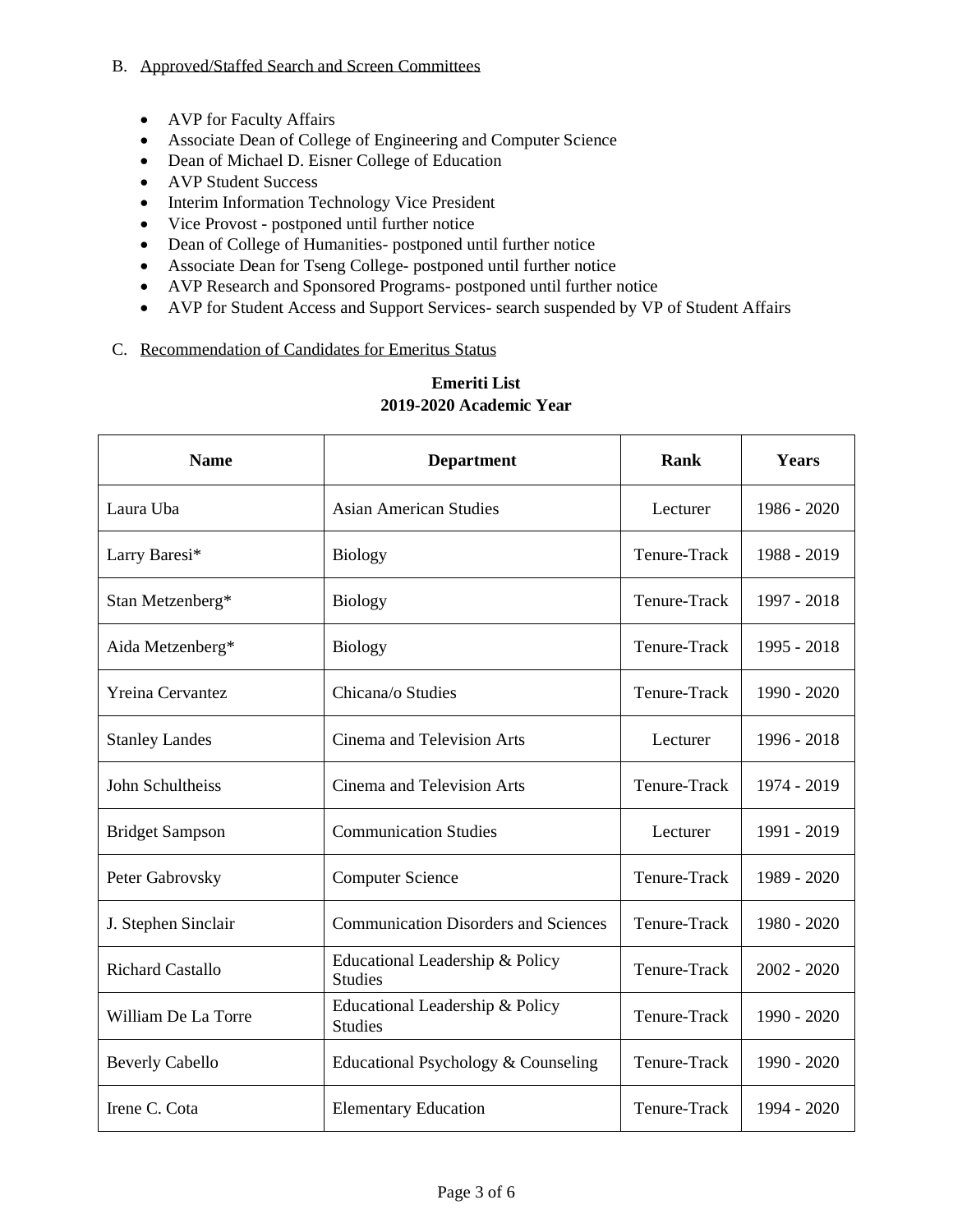| Lynn M. Gordon                                 | Tenure-Track<br><b>Elementary Education</b>                   |              | $2000 - 2020$ |
|------------------------------------------------|---------------------------------------------------------------|--------------|---------------|
| Claudia Fajardo-Lira                           | <b>Family and Consumer Sciences</b>                           | Tenure-Track | $2001 - 2020$ |
| <b>Terry Hatkoff</b>                           | Family and Consumer Sciences<br>Lecturer                      |              | 1978 - 2020   |
| <b>Scott Williams</b>                          | Family and Consumer Sciences<br>Lecturer                      |              | 1994 - 2020   |
| Mia Leann Dittmer                              | Geography<br>Lecturer                                         |              | 1999 - 2018   |
| Ali Tabidian*                                  | Tenure-Track<br><b>Geological Sciences</b>                    |              | 1988 - 2018   |
| <b>Scott Brown</b>                             | Journalism                                                    | Lecturer     | 1995 - 2019   |
| Jessica Retis-Rivas                            | Journalism                                                    | Tenure-Track | $2000 - 2019$ |
| <b>Malcolm Soule</b>                           | Mathematics                                                   | Tenure-Track | 1965 - 2019   |
| Ahmed Bouguarche                               | Modern and Classical Languages and<br>Literatures             | Tenure-Track | $2000 - 2019$ |
| Leemon McHenry                                 | Philosophy                                                    | Lecturer     | 1997 - 2016   |
| Jane Bayes                                     | <b>Political Science</b>                                      | Tenure-Track | 1968 - 2020   |
| Mark J. Sergi                                  | Psychology                                                    | Tenure-Track | $2000 - 2020$ |
| Dianne Philibosian                             | Recreation & Tourism Management                               | Tenure-Track | 1978 - 2020   |
| Linda Lam-Easton                               | Religious Studies                                             | Tenure-Track | 1987 - 2019   |
| <b>Jody Myers</b>                              | <b>Religious Studies</b>                                      | Tenure-Track | 1984 - 2020   |
| Mara Houdyshell                                | Research, Instruction, & Outreach<br>Tenure-Track<br>Services |              | $2006 - 2020$ |
| Kathleen Dudden Rowlands                       | Tenure-Track<br><b>Secondary Education</b>                    |              | $2004 - 2020$ |
| Teresa Madden                                  | Sociology<br>Lecturer                                         |              | $2002 - 2018$ |
| Thomas Hatfield (Approved<br>by SEC, $6/20$ )  | Environmental & Occupational Health                           | Tenure-Track | 1983 - 2020   |
| Cheryl Spector (Approved by<br>SEC, 6/20)      | English                                                       | Tenure-Track | 1986 - 2020   |
| Tom Spencer Walters<br>(Approved by SEC, 6/20) | Africana Studies                                              | Tenure-Track | 1984 - 2020   |

\*Posthumous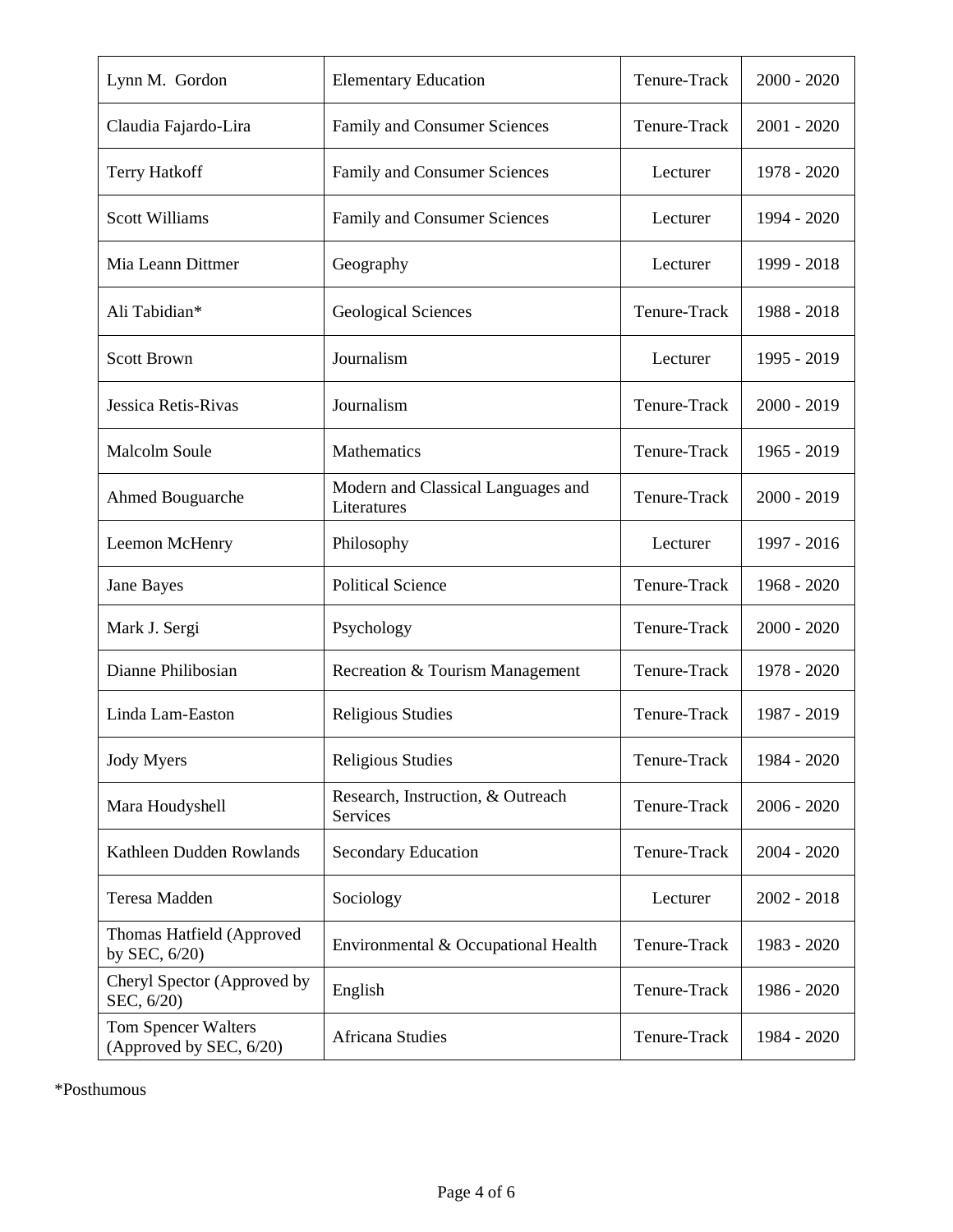| <b>First Name</b> | <b>Last Name</b> | <b>Home Department</b><br>College<br>Rank |             | Awarded<br>$\gamma$   |     |
|-------------------|------------------|-------------------------------------------|-------------|-----------------------|-----|
|                   |                  |                                           |             | Associate             |     |
| Doris             | Abrishami        | <b>Health Sciences</b>                    | <b>HHD</b>  | Professor             | yes |
|                   | Blumenkra        |                                           | <b>MCCA</b> |                       |     |
| David             | ntz              | Journalism                                | <b>MC</b>   | <b>Full Professor</b> | yes |
|                   |                  |                                           |             | Associate             |     |
| Merav             | Efrat            | <b>Health Sciences</b>                    | <b>HHD</b>  | Professor             | yes |
| <b>Bobbie</b>     |                  |                                           | <b>MCCA</b> |                       |     |
| (Barbara)         | Eisenstock       | Journalism                                | <b>MC</b>   | Lecturer              | yes |
|                   |                  |                                           | <b>MCCA</b> |                       |     |
| Samantha          | Fields           | Art                                       | <b>MC</b>   | <b>Full Professor</b> | yes |
|                   | Flores-          |                                           | Humaniti    | <b>Assistant</b>      |     |
| Xochitl M.        | Marcial          | Chicana/o Studies                         | es          | Professor             | yes |
|                   |                  | Cinema and                                | <b>MCCA</b> | Associate             |     |
| Frances           | Gateward         | <b>Television Arts</b>                    | <b>MC</b>   | Professor             | yes |
|                   |                  | Communication                             | <b>MCCA</b> | <b>Assistant</b>      |     |
| Jade              | Huell            | <b>Studies</b>                            | <b>MC</b>   | Professor             | yes |
|                   |                  |                                           | <b>MCCA</b> | Assistant             |     |
| Elizabeth         | Leister          | <b>CTVA</b>                               | <b>MC</b>   | Professor             | yes |
|                   |                  |                                           | Humaniti    | Assistant             |     |
| Robin             | Muller           | Philosophy                                | es          | Professor             | yes |
| Randi             |                  | Communication                             | <b>MCCA</b> |                       |     |
| Rulayne           | Picarelli        | <b>Studies</b>                            | <b>MC</b>   | Lecturer              | yes |
|                   |                  |                                           |             | Assistant             |     |
| Carrie            | Pullen           | <b>Health Sciences</b>                    | <b>HHD</b>  | Professor             | yes |
|                   |                  |                                           |             | Assistant             |     |
| Sean              | Rogers           | Kinesiology                               | <b>HHD</b>  | Professor             | yes |
|                   |                  |                                           | Humaniti    | Assistant             |     |
| <b>Stevie</b>     | Ruiz             | Chicana/o Studies                         | es          | Professor             | yes |
|                   |                  |                                           |             | Assistant             |     |
| Elise             | Fenn             | Psychology                                | <b>SBS</b>  | Professor             | yes |
|                   |                  |                                           |             | <b>Assistant</b>      |     |
| Myriam            | Forster          | <b>Health Sciences</b>                    | <b>HHD</b>  | Professor             | yes |
| Scott             | Plunkett         | Psychology                                | <b>SBS</b>  | <b>Full Professor</b> | yes |

# **Applicants and Decisions for Exceptional Service to Students Awards Spring, 2020**